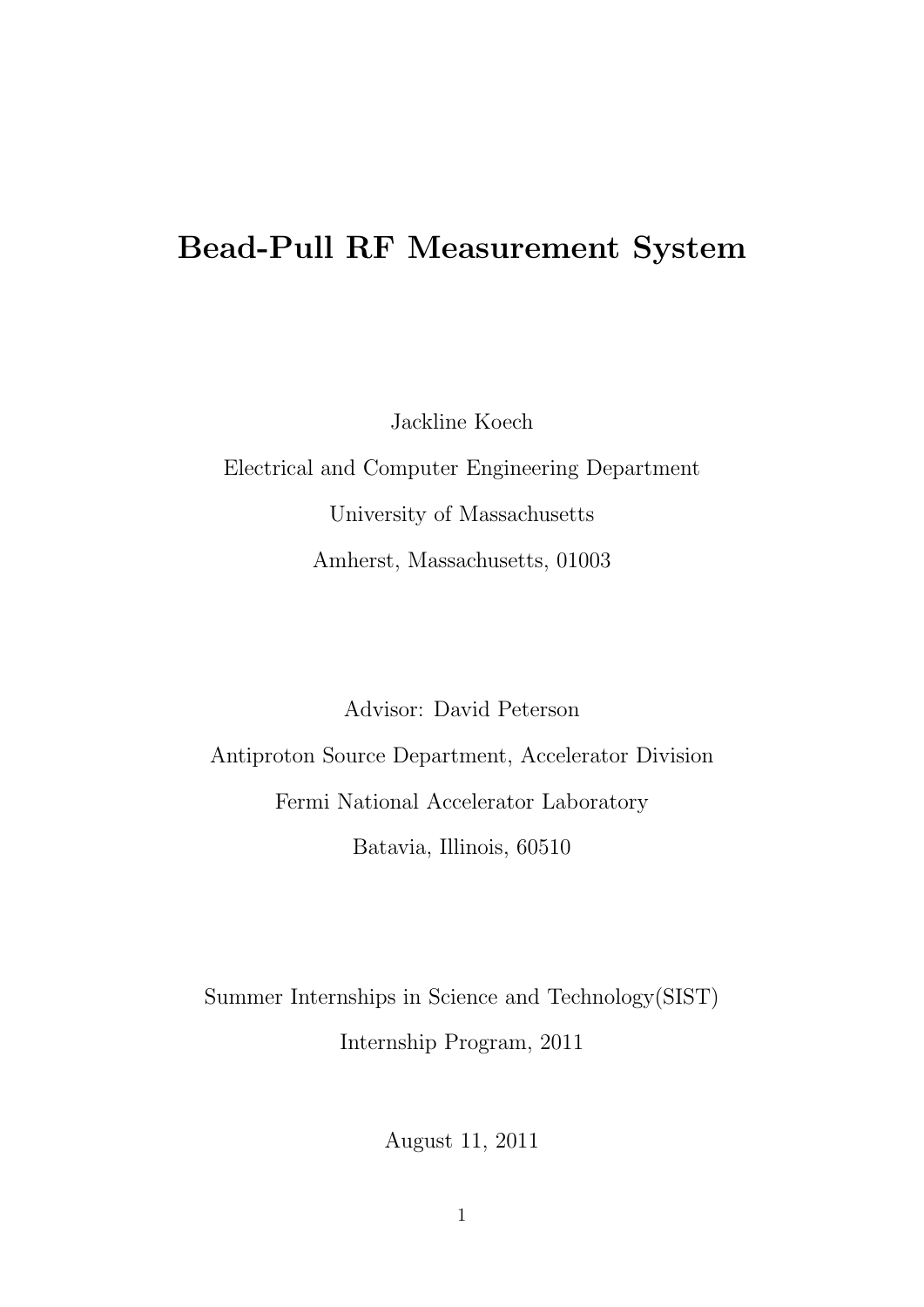#### Abstract

Bead-Pull is a commonly used Radio Frequency (RF) field measurement technique. RF field measurements play an important role in qualifying any RF cavity. They are used in evaluating the field distribution inside a resonant structure and in tuning them to obtain the required field flatness [1]. The Bead-Pull system consists of a small dielectric or metallic bead being pulled through a cavity while the electric field measurement in the cavities is done. A step motor and a pulley system guide the motion of the bead through the cavity while a Network Analyzer is used to take the RF measurements. We wrote a program in National Instruments' Laboratory Virtual Instrumentation Engineering Workbench (LabVIEW) to control the hardware of a Bead-Pull system. The software will coordinate the step motor's movement, acquire data via the Network Analyzer and process the data as required. This paper describes the development and the testing of this software.

Key Words: Bead-Pull RF Measurement System, Step Motor, LabVIEW, Network Analyzer.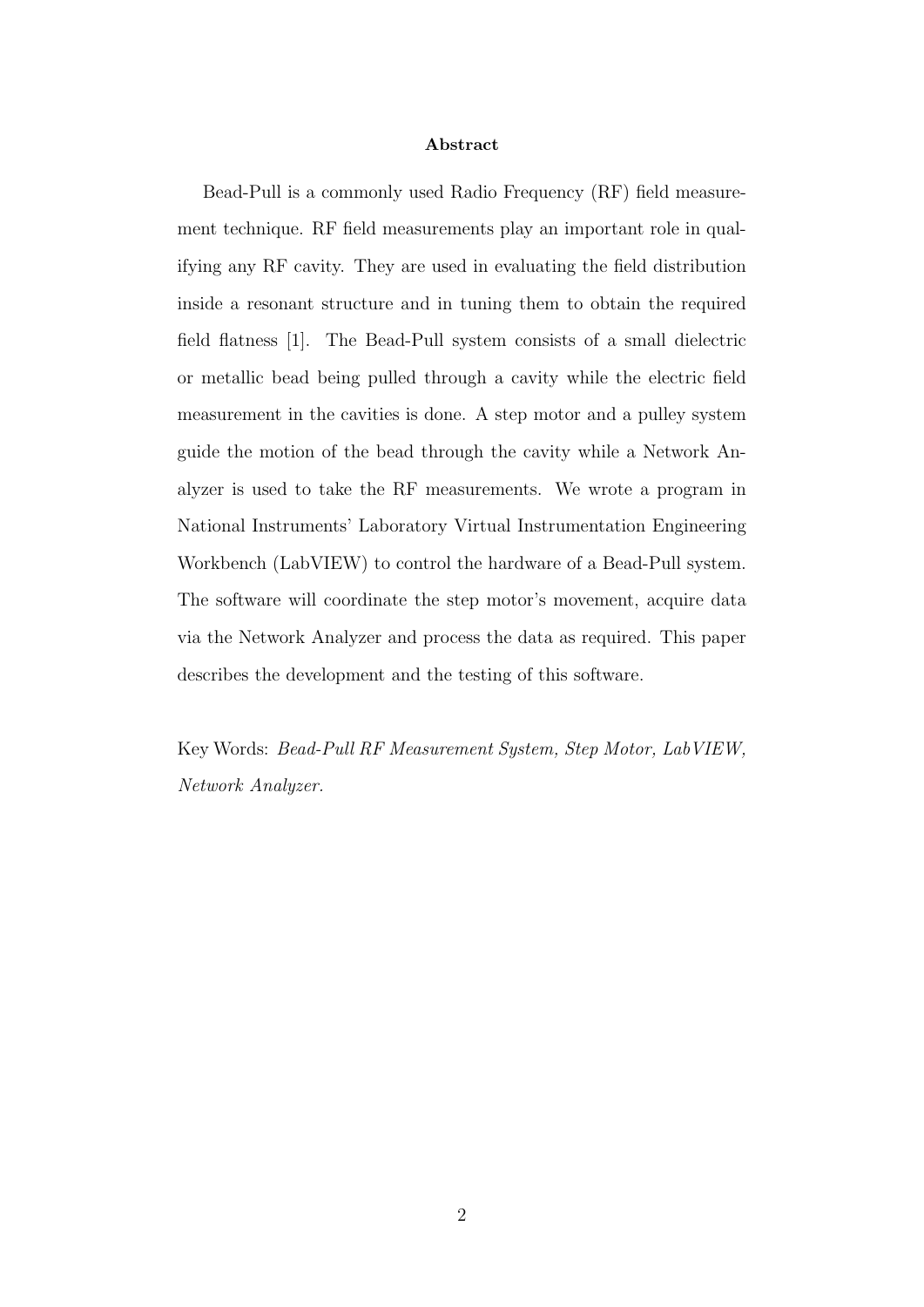# Contents

| $\mathbf{1}$   |     | Introduction<br>$\overline{\mathbf{4}}$ |                                                                                                        |                |
|----------------|-----|-----------------------------------------|--------------------------------------------------------------------------------------------------------|----------------|
|                | 1.1 |                                         |                                                                                                        |                |
|                | 1.2 |                                         |                                                                                                        | $\overline{4}$ |
| $\overline{2}$ |     |                                         | <b>Tools and Methods</b>                                                                               | $\mathbf{5}$   |
|                | 2.1 |                                         |                                                                                                        |                |
|                |     |                                         |                                                                                                        | 6              |
|                | 2.2 |                                         | Step Motor $\dots \dots \dots \dots \dots \dots \dots \dots \dots \dots \dots \dots \dots \dots \dots$ |                |
|                | 2.3 |                                         |                                                                                                        | $\overline{7}$ |
|                |     | 2.3.1                                   |                                                                                                        |                |
|                |     | 2.3.2                                   |                                                                                                        |                |
|                |     | 2.3.3                                   |                                                                                                        |                |
| 3              |     |                                         | Data and Conclusion                                                                                    | 10             |
| $\overline{4}$ |     |                                         | Acknowledgments                                                                                        | 12             |

# List of Figures

| 2              | Front Panel of the Bead-Pull Measurement System 10                       |  |
|----------------|--------------------------------------------------------------------------|--|
|                |                                                                          |  |
|                |                                                                          |  |
| 5 <sub>1</sub> | Graph of Resonance Frequency Measurements of the Pill Box Test Cavity 13 |  |

# List of Tables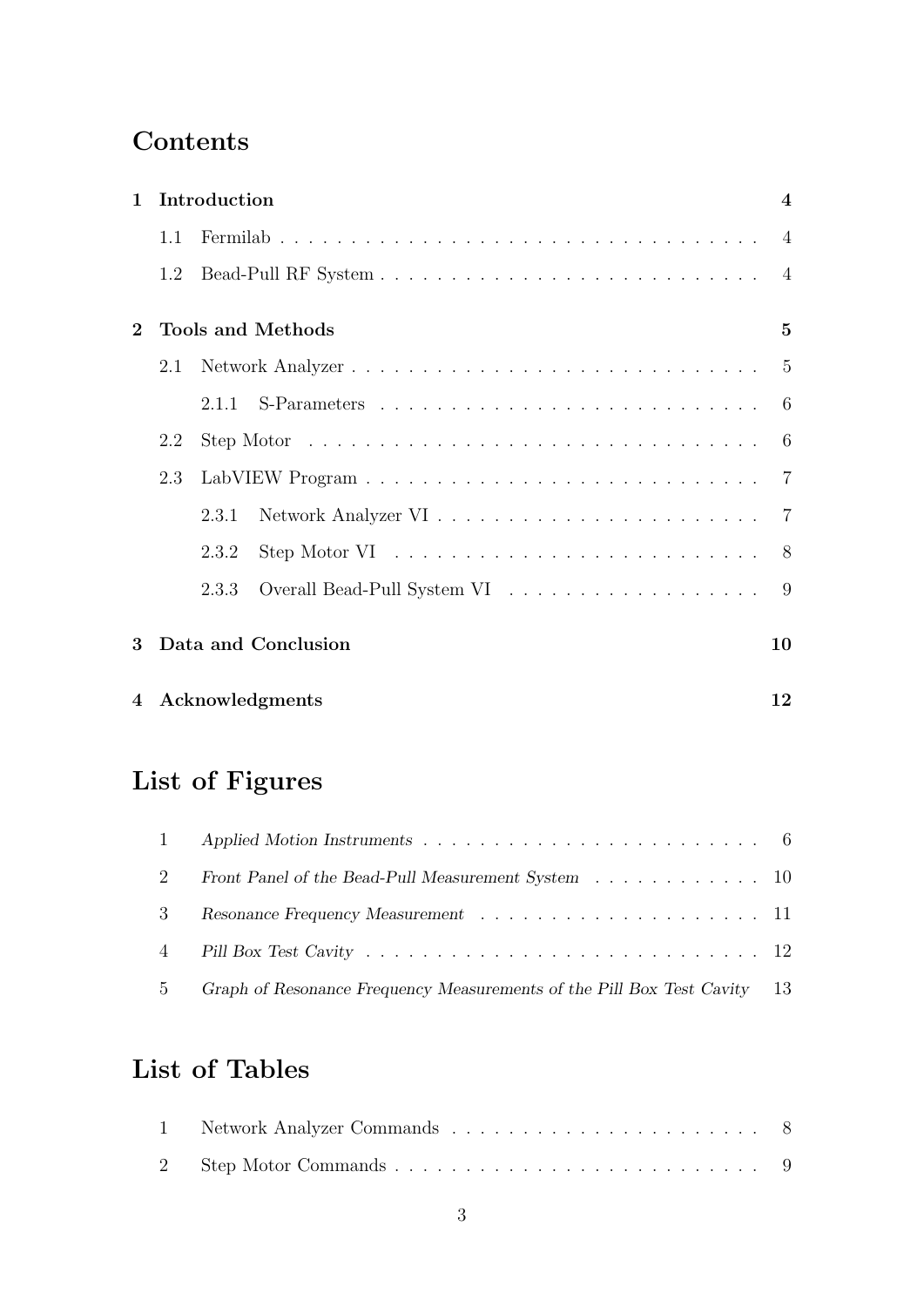## 1 Introduction

### 1.1 Fermilab

Fermi National Accelerator Laboratory (Fermilab) enhances the understanding of the nature of matter and energy by providing the resources for researchers to conduct research in high energy Physics and other related disciplines. I interned in the Antiproton Source (Pbar) department which is part of the Accelerator division. While here, I developed a software to be used in controlling the Bead-Pull Radio Frequency (RF) measurement system which will be used in the development and testing of cavities in the Linear Accelerator (LINAC) department of the Accelerator division.

### 1.2 Bead-Pull RF System

Bead-Pull Radio Frequency (RF) measurement system consists of a small dielectric or metallic bead being pulled through a cavity while electric field measurements in the cavity are taken. RF field measurements play an important role in qualifying any RF cavity. These field measurements are also used in the tuning of the cavities to obtain the required field flatness. The Bead-Pull method is based on the classical Slater perturbation theory which states that if any resonant cavity is perturbed by a small bead, its resonant frequency shifts from the original frequency. This frequency shift is proportional to the combination of the squared amplitudes of the electrical and magnetic fields at the location of the bead [1]. This relationship is given by equation 1 [2].

$$
\frac{\omega^2 - {\omega_0}^2}{\omega_0^2} = k \int_{\Delta r} \frac{\mu H^2 - \epsilon E^2}{2U} dv \tag{1}
$$

where  $\omega$  and  $\omega_0$  are the new and the original resonant frequencies respectively, k is a constant determined by the shape of the bead,  $\mu$  is the permeability constant,  $\epsilon$  is the permittivity constant, U is the energy stored in the cavity while E and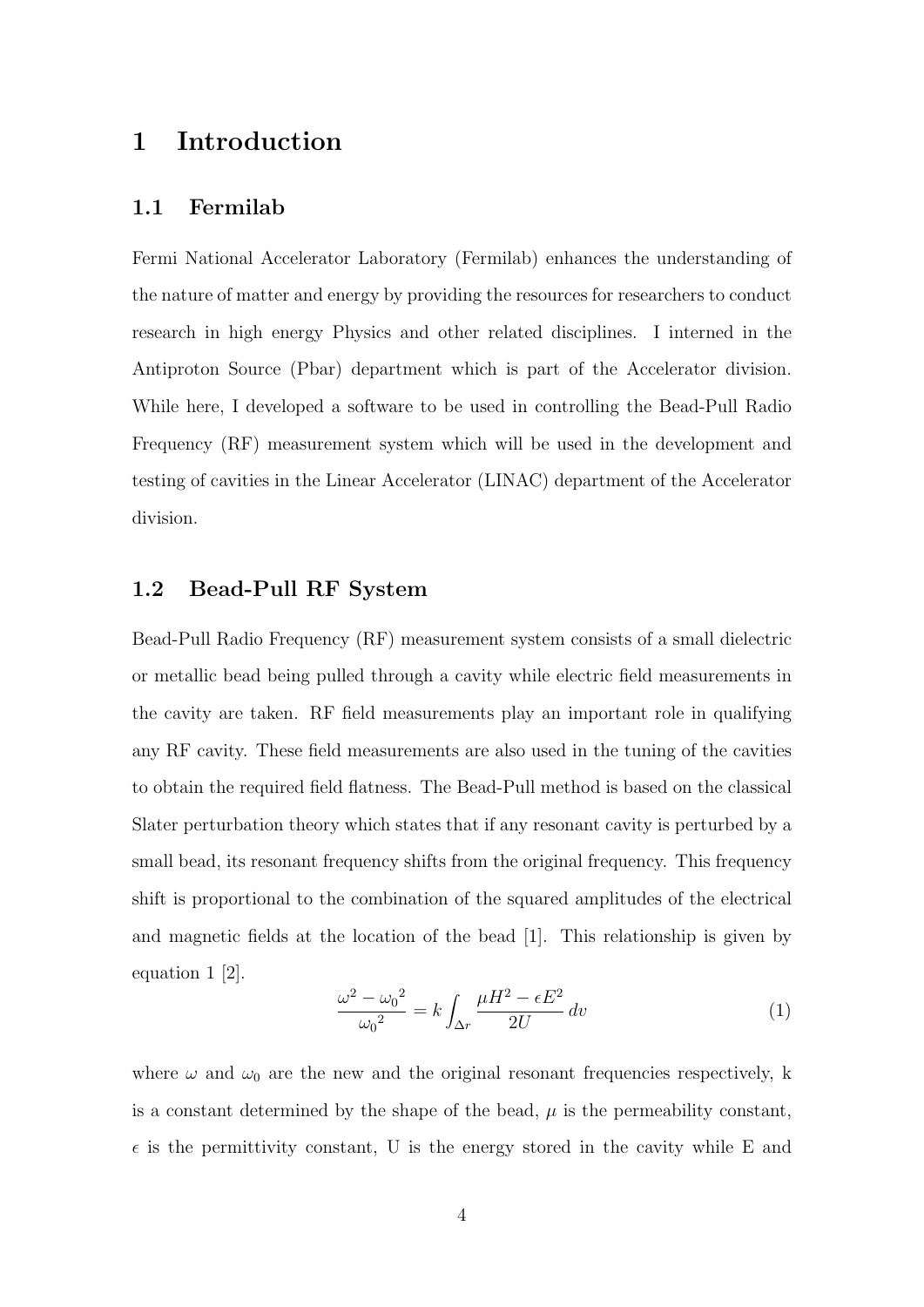H are the electric and magnetic field amplitudes respectively. From this equation, we realize that, if the magnetic field is zero (which is the case along the center of the cavity), the electric field is directly proportional to the change in resonant frequency. Therefore, if the change in resonant frequency is known, the electric field can be determined by moving the bead along a line in the cavity.

## 2 Tools and Methods

The hardware of Bead-Pull system consists of a Network Analyzer, a Step Motor, and miscellaneous parts such as the pulleys and the thread. The Step Motor moves a small metal or a dielectric bead linearly through a cavity. The Network Analyzer measures the change of resonant frequency which is related to the local electrical field where the bead passes. This information is useful to evaluate the field distribution or tuning of an RF resonant structure. A program is needed to coordinate the Step Motor's movement,the data acquisition of the Network Analyzer and to process the acquired data.

## 2.1 Network Analyzer

A Network Analyzer is an instrument that measures network parameters of electrical networks. It commonly measures the scattering parameters (S-parameters) and is mostly used at high frequencies. This is because, at high frequencies, the wavelength of signals of interest is comparable to or much smaller than the length of conductors [3] and is therefore harder to measure voltage and current. Network analyzers can measure both linear and non-linear behavior of devices. Network Analysis is concerned with the accurate measurement of the ratios of the reflected signal to the incident signal as well as the transmitted signal to the incident signal.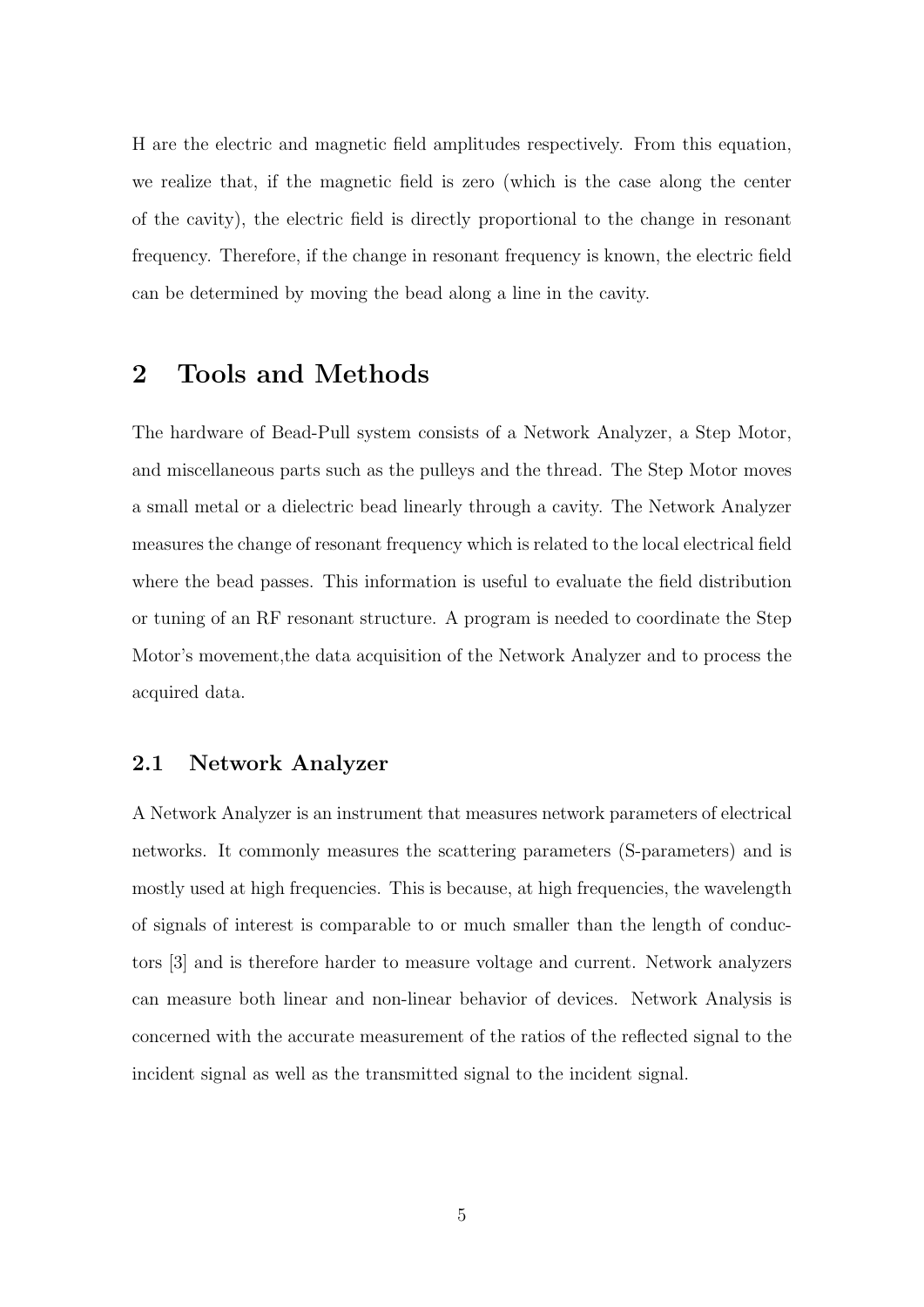#### 2.1.1 S-Parameters

S-parameters are used to characterize high frequency circuits in place of the impedance or admittance parameters that describe the low frequency circuits. S-parameters relate the transmitted or reflected waves to the incident waves while Z-parameters (impedance parameters), for example, relate port voltages and currents. An N-port device has  $N^2$  S-parameters. Parameters such as  $S_{11}$  and  $S_{22}$  are referred to as the reflection coefficients because it is the ratio of the wave coming out of a given port to the wave incident at that port. The other S-parameters such as  $S_{12}$ ,  $S_{21}$  are referred to as the transmission parameters because they refer to the ratio of the wave coming out of a different port than was incident into.

## 2.2 Step Motor



Figure 1: Applied Motion Instruments

We used a Step Motor to move the bead across the cavity. A Step Motor consists of a permanent magnet rotating shaft called a rotor. The Step Motor converts digital pulses into mechanical shaft rotation. Every rotation is divided into many discrete steps and it can stop at any step making it suitable for small movements. It has an excellent response to starting, stopping and reversing. However, it is hard to operate at high speeds and resonance can occur if not properly controlled. We used the Applied Motions' HT23-601 Step Motor shown in Figure 1a which is suitable for a wide range of motion control applications. It was set to 20,000 steps per rotation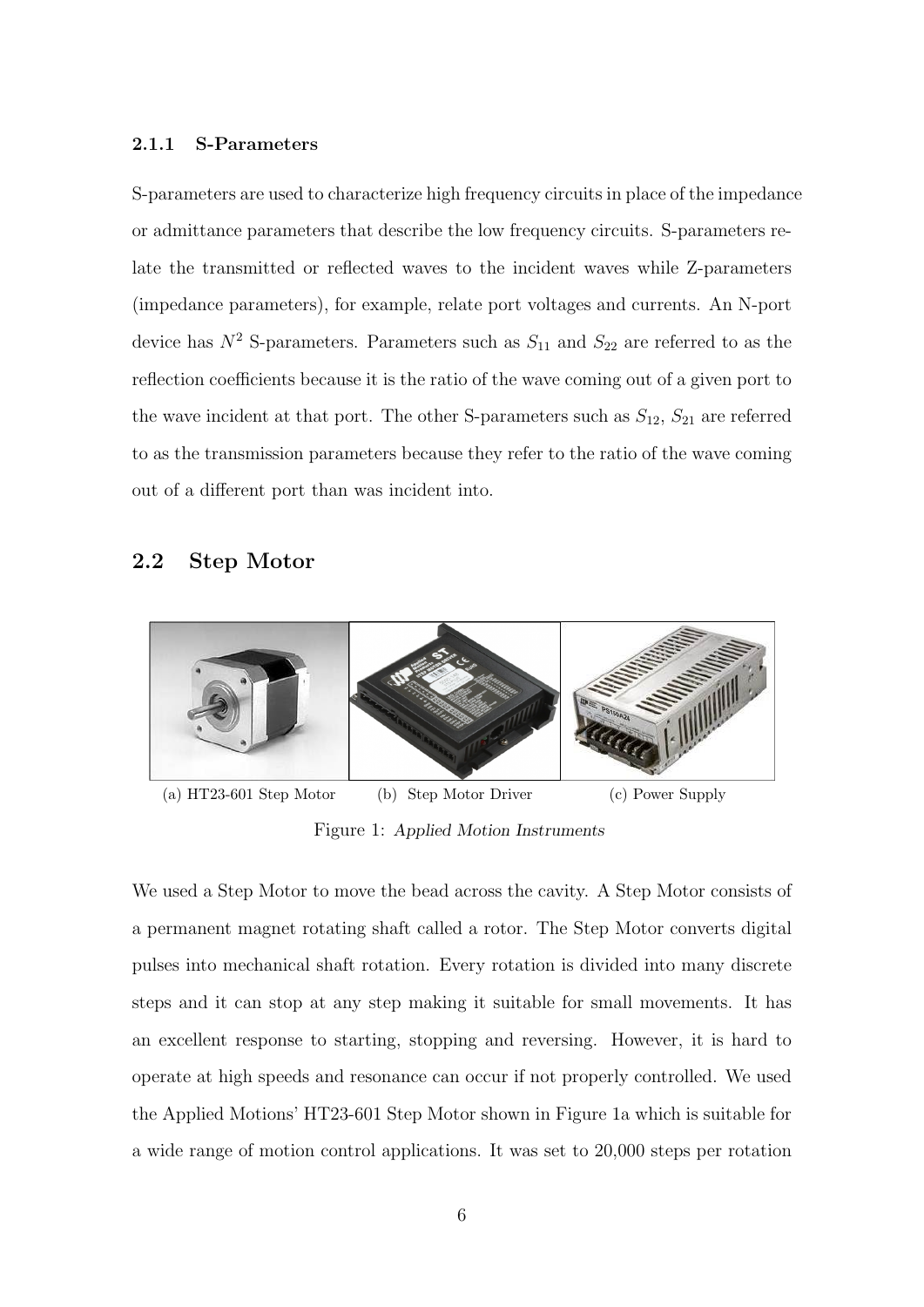and we observed that for our pulley system setup, approximately 255 steps were required to move the bead by 1mm using this Step Motor. The Step Motor was run using the Applied Motions ST5-Plus Step Motor Driver shown in Figure 1b. We also used Applied Motions 24V PS150A24 Power Supply (shown in Figure 1c) to power the Step Motor and the Step Motor Driver.

### 2.3 LabVIEW Program

The entire program was written in National Instruments Laboratory Virtual Instrumentation Engineering Workbench (LabVIEW) software, a graphical programming environment that contains comprehensive set of tools for acquiring, displaying, analyzing and storing data. A LabVIEW program is called a virtual instrument (VI) and each VI has both a front panel and a block diagram. A front panel displays the controls and indicators while a block diagram shows how all the controls and the indicators are connected together to achieve the desired purpose. In order to develop the Bead-Pull software, we started with learning the commands necessary for performing the required operations for both the Step Motor and the Network Analyzer by reading their programming manuals and then integrating the commands to form VIs that control each individually. We then finally combined all the VIs to form an overall LabVIEW measurement program that moves the bead via the Step Motor and takes the measurements via the Network Analyzer.

#### 2.3.1 Network Analyzer VI

The Network Analyzer VI provides an option of selecting the Network Analyzer model that is being used to take the measurements, does a single sweep and takes specified measurements (error corrected data or resonant frequency). For the resonant frequency measurements it takes the data at a given point a number of times specified by the user and averages them for better measurements. This VI also displays the measurements on the screen and converts them into the desired format.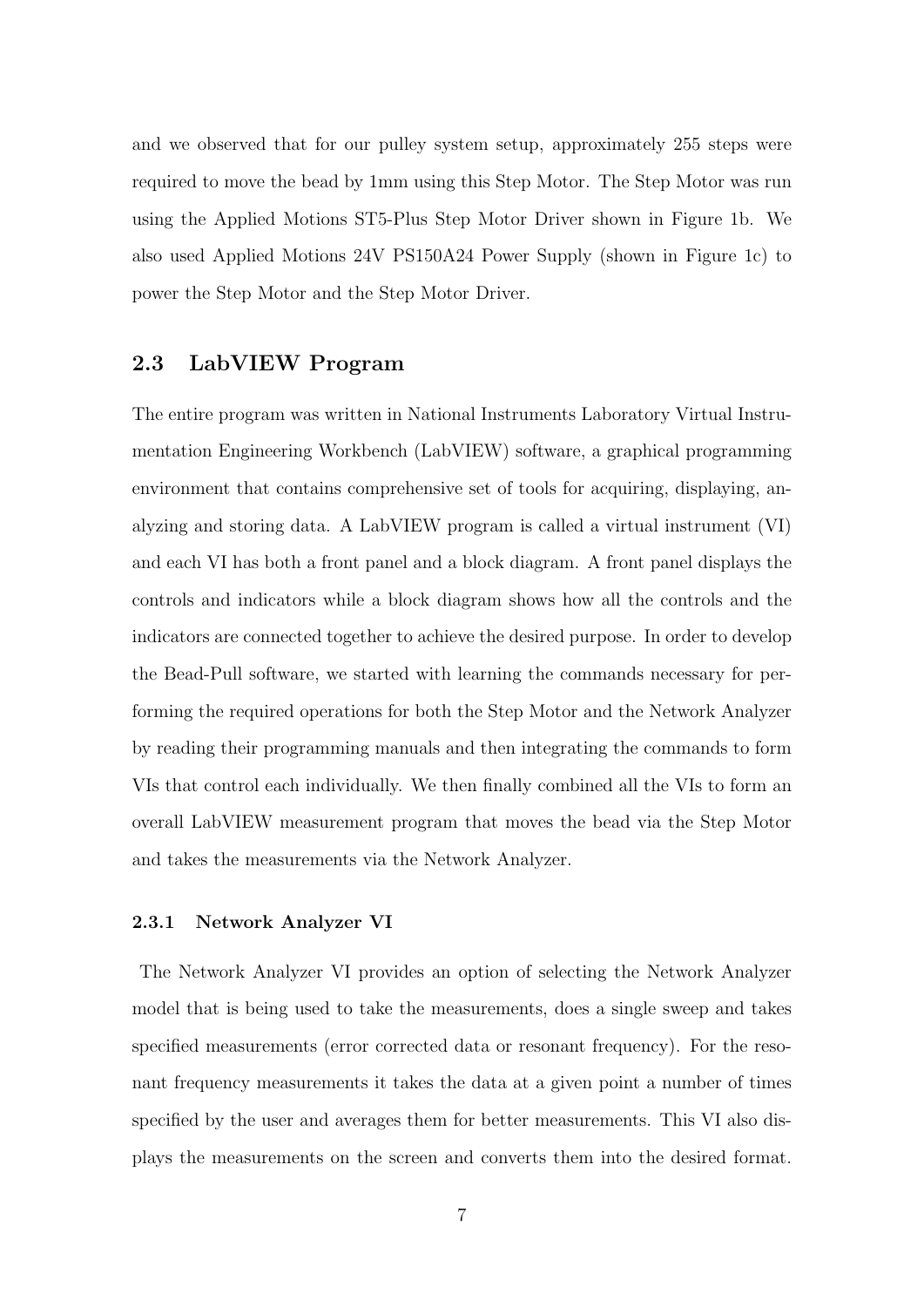| Command                       | HP 4396A         | Agilent         | HP 8751          |
|-------------------------------|------------------|-----------------|------------------|
|                               |                  | 8720ES          |                  |
| Single Sweep                  | <b>SING</b>      | <b>SING</b>     | <b>SING</b>      |
| In hold mode?                 | HOLD?            | HOLD?           | HOLD?            |
| Output error corrected data   | <b>OUTPDATA?</b> | <b>OUTPDATA</b> | <b>OUTPDATA?</b> |
| Wait for clean sweep          | NE <sup>1</sup>  | <b>WAIT</b>     | NE <sup>1</sup>  |
| Number of data points/sweep   | POIN?            | POIN?           | POIN?            |
| Returns the start frequency   | STAR?            | STAR?           | STAR?            |
| Returns the stop frequency    | STOP?            | STOP?           | STOP?            |
| Outputs active marker values  | <b>OUTPMKR?</b>  | <b>OUTPMARK</b> | OUTPMARK?        |
| Previous operations complete? | NE <sup>1</sup>  | OPC?            | NE <sup>1</sup>  |

Table 1: Network Analyzer Commands

 $<sup>1</sup>$  No Equivalent</sup>

The program can be used with any of these three Network Analyzers: Agilent 8720, HP 4396A and HP 8751. Table 1 outlines the similarities and differences between the commands for the three Network Analyzers. To perform a single sweep, we issue the command SING which is similar for all the analyzer models. The program needs to wait until the Network Analyzer is done sweeping and is in the hold mode before the data is read from the Network Analyzer. To ensure this, the program issues another command, HOLD? which returns 1 when the analyzer is in the hold mode. Once the response is 1, the program starts taking measurements by issuing the output data command (to get the error corrected data) or the output marker value command to get the resonant frequency.

### 2.3.2 Step Motor VI

The Step Motor VI controls the motion of the bead via the rotation of the Step Motor. This VI calculates the number of steps required for one step size and moves the motor by that number of steps using the Feed to Length (FL) command. Table 2 shows a list of the commands used in this VI.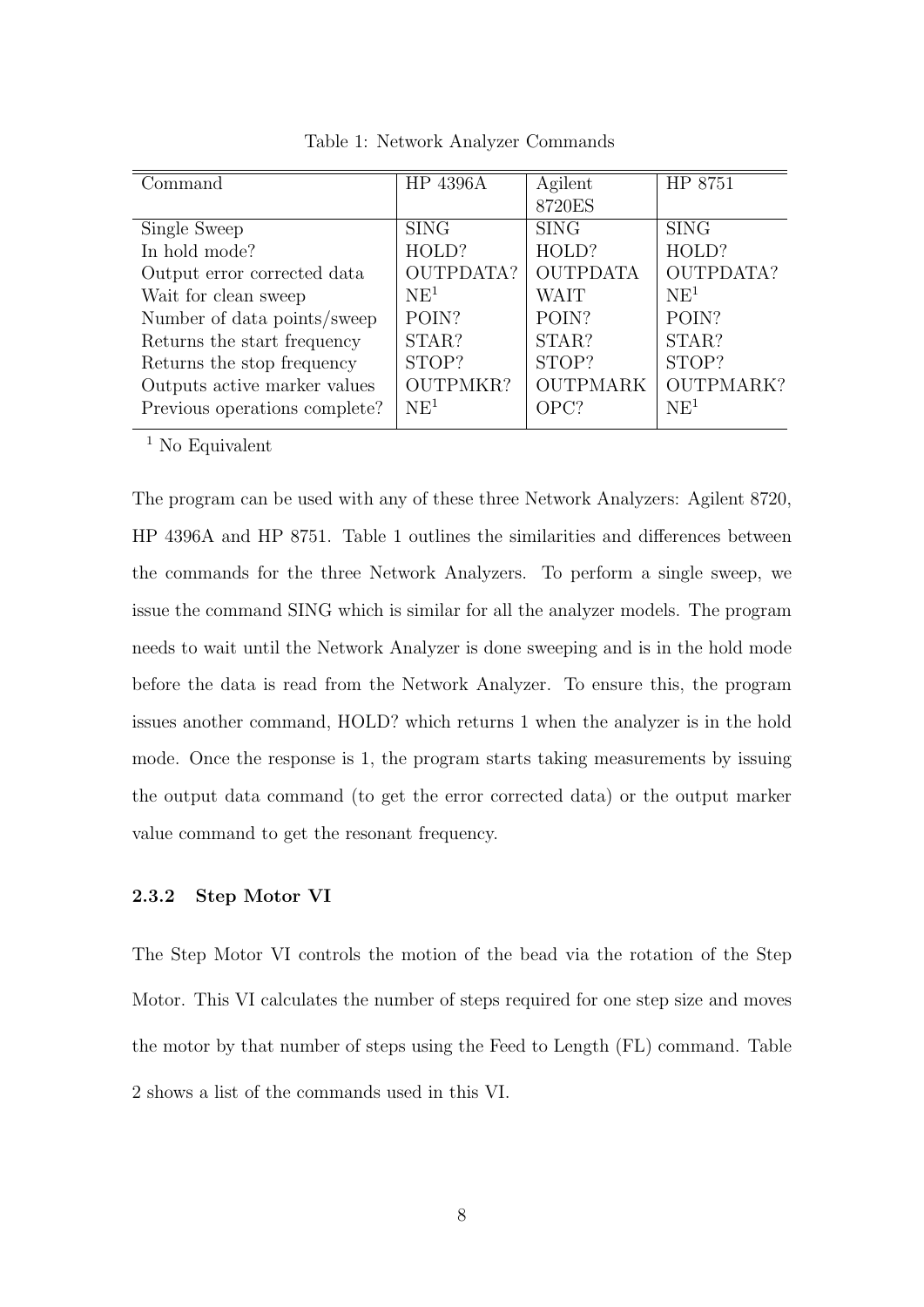|  |  |  | Table 2: Step Motor Commands |
|--|--|--|------------------------------|
|--|--|--|------------------------------|

| Command   | Function          | Explanation                                       |
|-----------|-------------------|---------------------------------------------------|
| AC        | Acceleration Rate | Sets the Acceleration Rate. AC5 will set the      |
|           |                   | acceleration rate to 5 Rev/ $s^2$                 |
| AR        | Clear Alarm       | Clears Alarms and drive faults and leaves the     |
|           |                   | motor in the disabled state.                      |
| CC        | Change Current    | Also known as the running current.                |
| DE        | Deceleration Rate | DE5 sets the Deceleration Rate to 5 Rev/ $s^2$    |
| FL        | Feed to Length    | $FL20,000$ will move the motor 20,000 steps in    |
|           |                   | the clockwise direction                           |
| MЕ        | Motor Enable      | Restores drive current to motor.                  |
| <b>PM</b> | Power up Mode     | It sets or requests the power up mode of the      |
|           |                   | drive.                                            |
| RE        | Restart or Reset  | This restarts the drive by resetting default con- |
|           |                   | ditions and reinitializing the drive with the     |
|           |                   | startup parameters. It leaves the drive in a      |
|           |                   | disabled state.                                   |
| <b>SM</b> | Stop Move         | Stops motion, but does not stop any WAIT          |
|           |                   | commands                                          |
| ST        | Stop              | Stops the motion immediately using the decel-     |
|           |                   | eration rate set by the maximum acceleration      |
| VЕ        | Velocity          | VE5 would set the velocity to $5 \text{ Rev/s}$   |

#### 2.3.3 Overall Bead-Pull System VI

The overall Bead-Pull software sets the parameters of the Step Motor, such as the velocity, the acceleration rate and the deceleration rate. It begins taking the measurements starting with the original position of the bead. This VI then calls the Step Motor VI to step the bead by the amount specified by the user in the step size input box and calls the Network Analyzer VI to take the measurements. This procedure is repeated while the data collected is appended to the previous data until the bead reaches the stop distance set by the user. Once it reaches the stop position, it writes all the data collected into a spreadsheet file whose location and name has to be specified by the user. It also displays a graph of the resonance frequencies against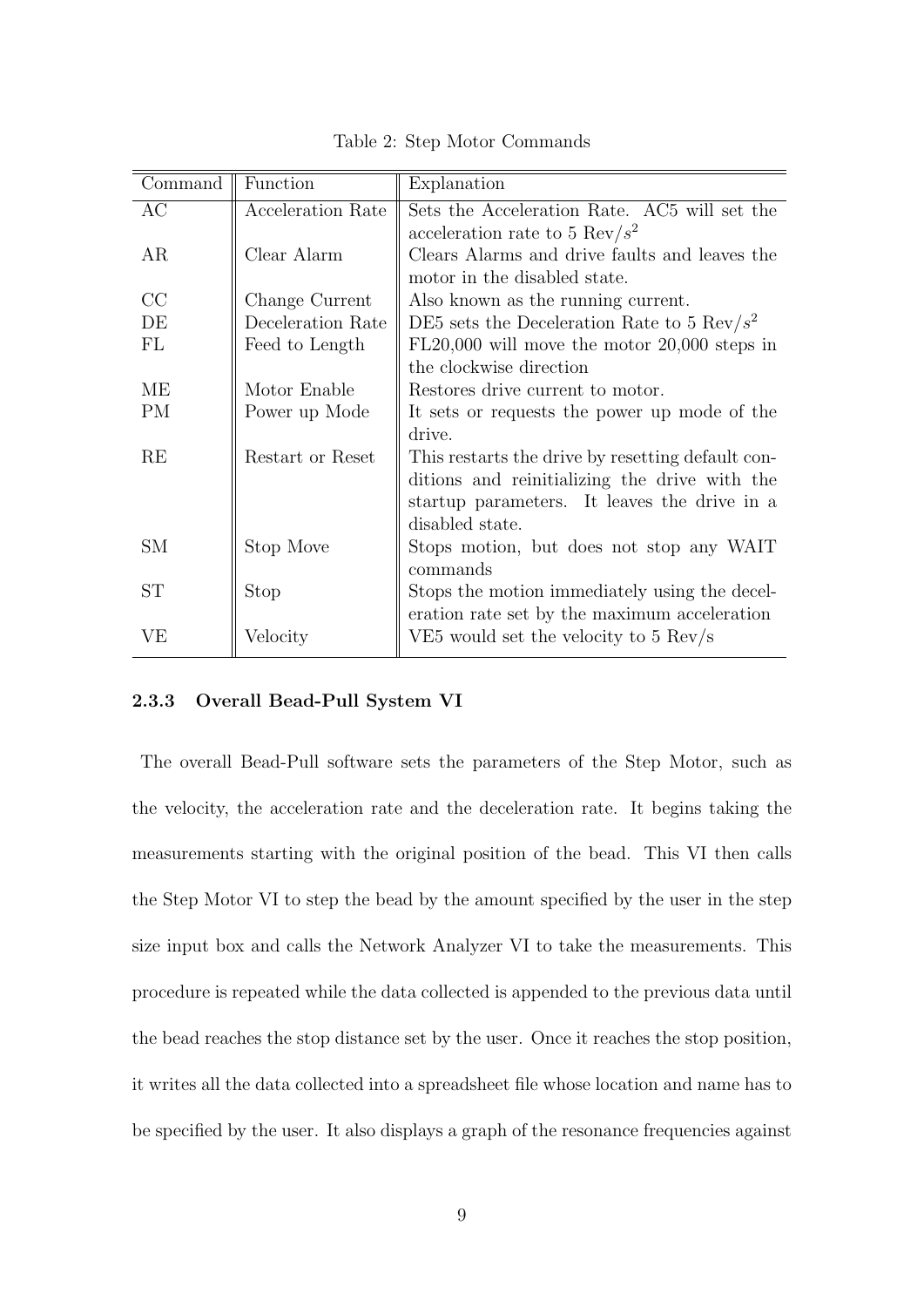the data points on the front panel if it is in the resonant frequency measurement mode. Finally, it moves the bead back to the start position. Figure 2 shows the front panel of this VI.

# 3 Data and Conclusion



Figure 2: Front Panel of the Bead-Pull Measurement System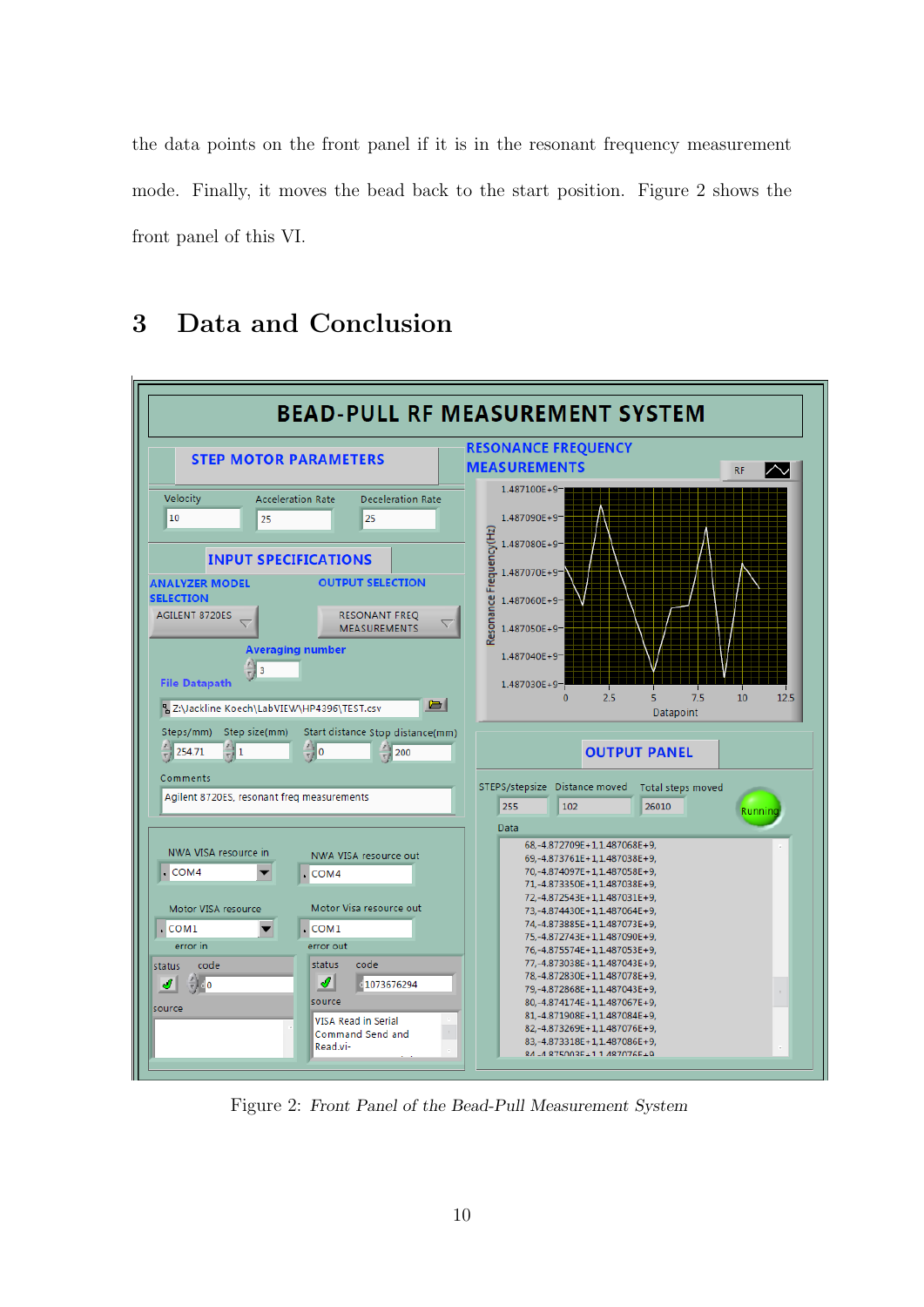

Figure 3: Resonance Frequency Measurement

We tested the program using a pill box test cavity (shown in Figure 4) which has a radius of 12.057cm and a length of 1.575cm with beam pipes attached on both sides. First, we were able to confirm that our software moved the bead as expected and that the steps could be repeated accurately. By taking the measurements while watching the measurements displayed on the Network Analyzer, we were also able to confirm that the program read the measurements correctly from the Network Analyzer. Figure 5 shows the graph of the resonant frequency measurements that we acquired using this test cavity. To get the resonant frequency at each datapoint, we measured the  $S_{21}$  parameter as shown in Figure 3. with the resonant frequency being the frequency at which the peak of the  $S_{21}$  occurs. As anticipated, when the bead enters the cavity the resonance frequency shifts from the original frequency (measured when the bead is outside the cavity) and reaches maximum at center of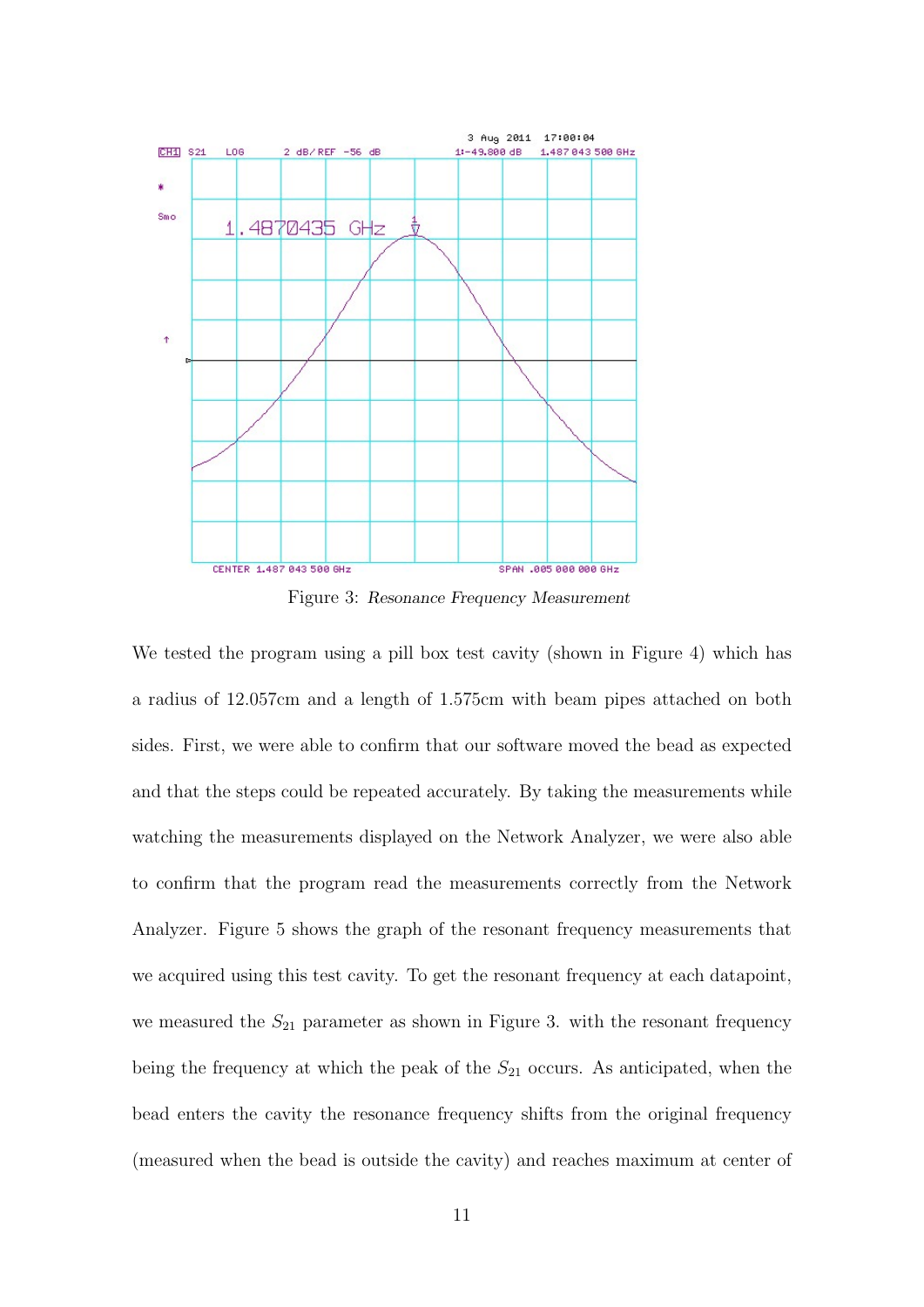the cavity as shown in Figure 5. However, the noise level was very high in our first set of data. This was contributed to by the vibration of the thread, attached to the bead, as the bead was moved by the Step Motor. We reduced these vibrations by tightening the thread. We also included an option in the program that allows the user to input the number of times to the average data at each datapoint for more consistency. We ran the program with different values for averaging and we found that three was the optimum value that improved the data to a great extent without slowing down the program too much.



Figure 4: Pill Box Test Cavity

In conclusion, we have successfully developed a software that controls the Bead-Pull RF Measurement System by moving the bead and taking the measurements accurately.

## 4 Acknowledgments

I would like to thank Fermilab and the SIST committee for the opportunity to participate in the SIST program again this summer. Many thanks to my supervisor, David Peterson for the great mentorship throughout the summer and Ding Sun and his group for setting up the project and making sure that it was working. I would